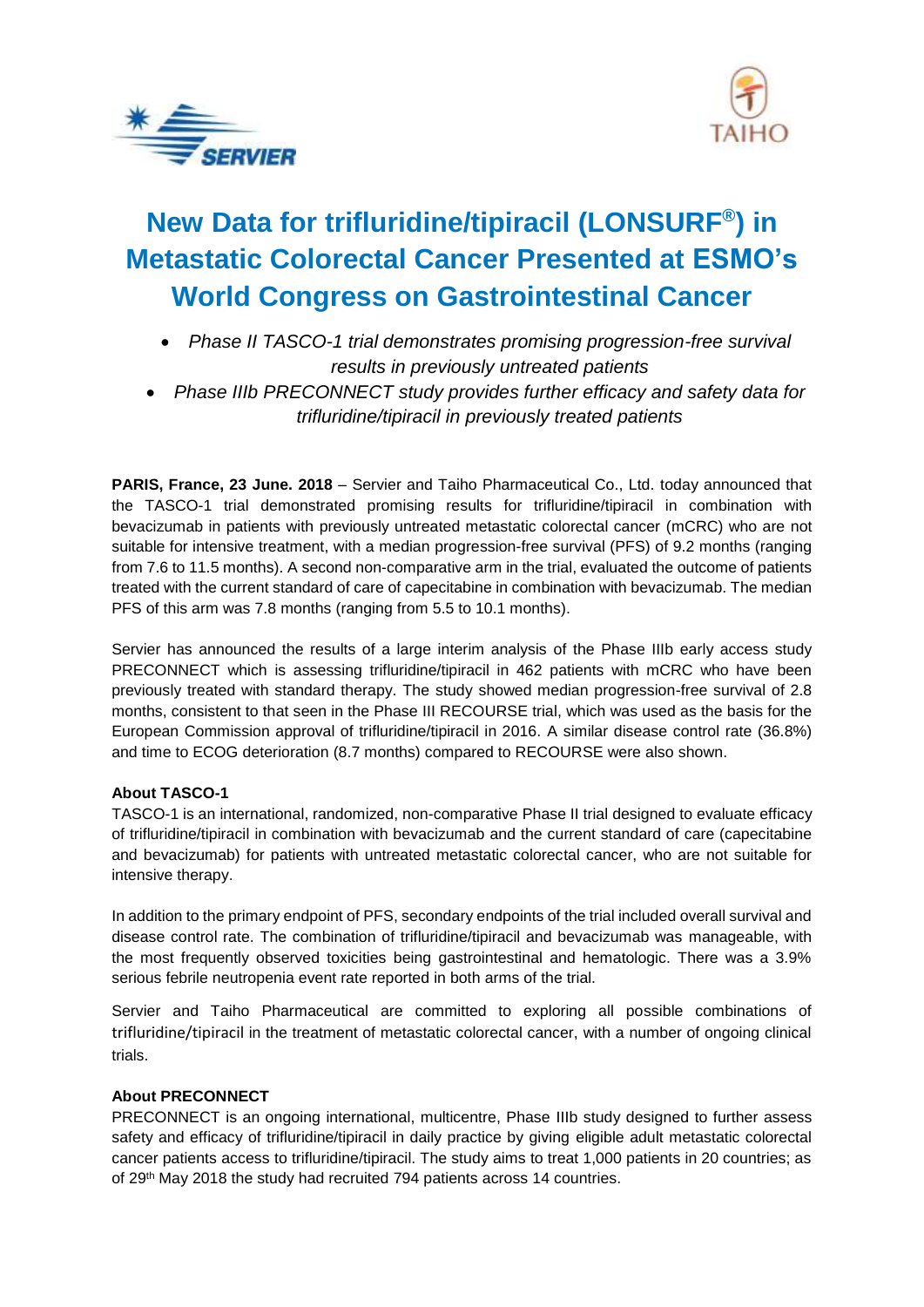



The PRECONNECT trial gives early access to trifluridine/tipiracil for adult patients with mCRC who have been previously treated with, or are not considered candidates for, available therapies including fluoropyrimidine-, oxaliplatin- and irinotecan-based chemotherapies, anti-VEGF agents, and anti-EGFR agents. PRECONNECT will also assess the quality of life of patients; preliminary data are anticipated in 2019.

#### **About colorectal cancer**

Colorectal cancer is the third most common cancer worldwide with approximately 1.4 million new diagnoses in 2012.<sup>1</sup> Each year there are over 690,000 deaths making it the fourth biggest cancer killer worldwide (after lung, liver and gastric cancer).<sup>2</sup> Those with metastatic disease (where the cancer has spread from the primary site) the average five-year survival is approximately 11%. <sup>3</sup> Standard chemotherapy regimens for advanced metastatic colorectal cancer include fluoropyrimidines, oxaliplatin, irinotecan or targeted treatments, such as those that target vascular endothelial growth factors (VEGF) or endothelial growth factor receptors (EGFR).

#### **About Servier**

Servier is an international pharmaceutical company governed by a non-profit foundation, with its headquarters in France (Suresnes). With a strong international presence in 148 countries and a turnover of 4.152 billion euros in 2017, Servier employs 21,600 people worldwide. Entirely independent, the Group reinvests 25% of its turnover (excluding generic drugs) in research and development and uses all its profits for development. Corporate growth is driven by Servier's constant search for innovation in five areas of excellence: cardiovascular, immune-inflammatory and neuropsychiatric diseases, cancer and diabetes, as well as by its activities in high-quality generic drugs. Servier also offers eHealth solutions beyond drug development.

Becoming a key player in oncology is part of Servier's long-term strategy. Currently, there are nine molecular entities in clinical development in this area, targeting gastric and lung cancers and other solid tumors, as well as different types of leukemia and lymphomas. This portfolio of innovative cancer treatments is being developed with partners worldwide, and covers different cancer hallmarks and modalities, including cytotoxics, proapoptotics, immune, cellular and targeted therapies, to deliver lifechanging medicines to patients.

More information: [www.servier.com](http://www.servier.com/)



#### **About Taiho Pharmaceutical Co., Ltd. (Japan)**

Taiho Pharmaceutical, a subsidiary of Otsuka Holdings Co., Ltd. [\(https://www.otsuka.com/en/\)](https://www.otsuka.com/en/), is an R&D-driven specialty pharma focusing on the three fields of oncology, allergy and immunology, and urology. Its corporate philosophy takes the form of a pledge: "We strive to improve human health and contribute to a society enriched by smiles." In the field of oncology in particular, Taiho Pharmaceutical is known as a leading company in Japan for developing innovative medicines for the treatment of cancer, a reputation that is rapidly expanding through their extensive global R&D efforts. In areas other than oncology as well, the company creates and markets quality products that effectively treat medical conditions and can help improve people's quality of life. Always putting customers first, Taiho Pharmaceutical also aims to offer consumer healthcare products that support people's efforts to lead